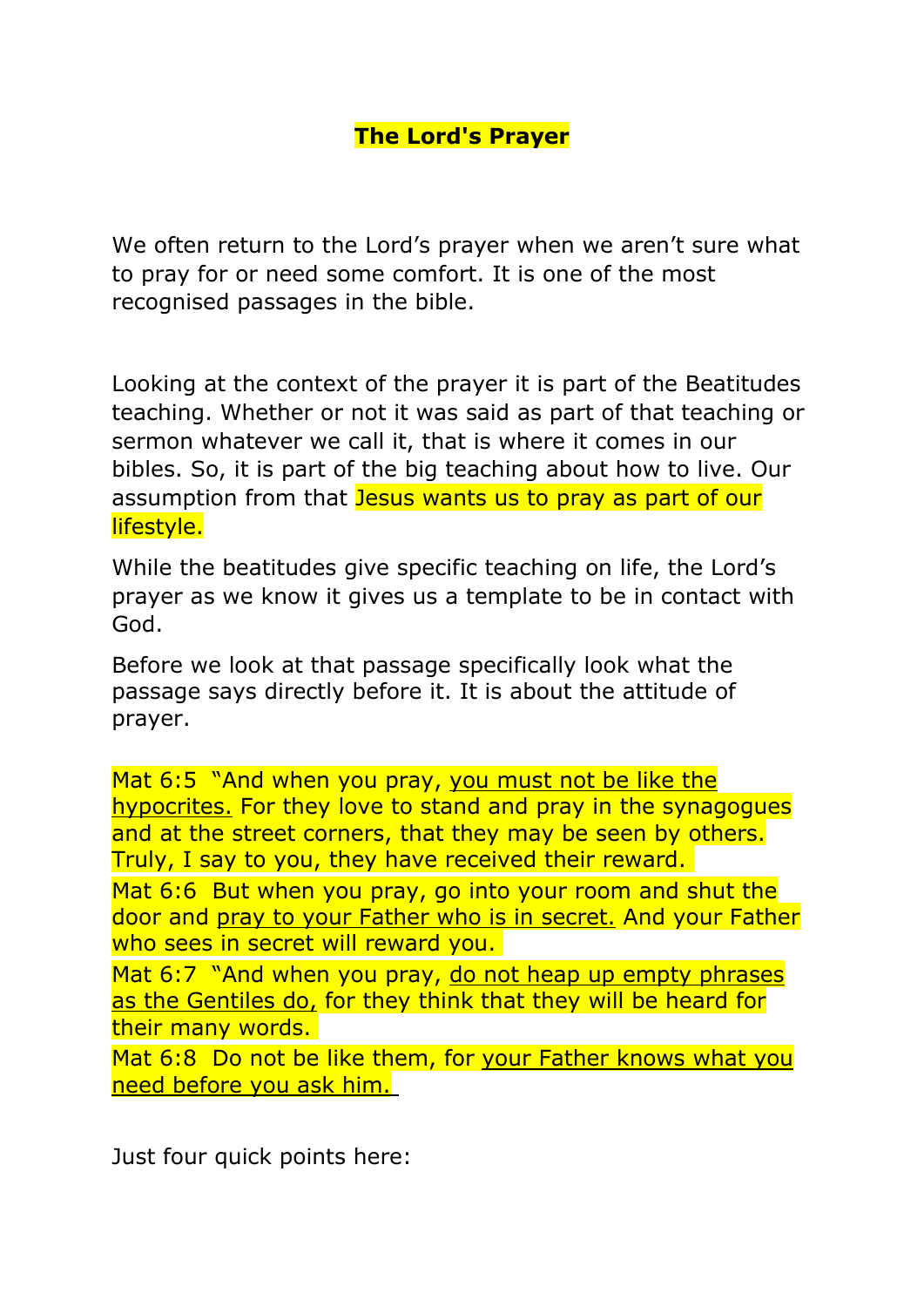- 1. V5 you must not be like the hypocrites. It is about being real in your prayer not showy, not boasting and all that. We are blessed with fabulous public prayers in this church. People who pray openly and honestly with a realness to their prayers. That's our model.
- 2. V6 pray to your Father who is in secret.

It's interesting that we talk about corporate prayer, and getting together to pray and hey I say it too, but here Jesus is instructing us to private prayer. As I prepared this I was confronted by it. We have put together a prayer week to be all involved together. Yet Jesus is saying – pray secretly. Not sure where to put that yet.

- 3. V7 do not heap up empty phrases as the Gentiles do Again an interesting statement but remember that this is before the template we get for prayer called the Lord's prayer. No empty phrases, be real.
- 4. V8 your Father knows what you need before you ask him. Now this is weird, if God knows before hand why pray? Well, I figure its called relationship. Prayer is our relating to God. Sure God knows, and is probably working on it as we speak it but He wants us in contact with Him.

After these verse we get the template of the Lord's prayer. So we keep all that in mind as we get into the prayer itself.

It is a fairly basic template. Many have been through it all before but as we come to our week of prayer, it is a good reminder of what God expects from us in our prayers.

# **The Lord's Prayer**

I'll just pull out some ideas here. Notice I am using the King James version. That is because that is what many of us first interfaced with. So it is the familiar statement..

**Mat 6:9** Pray then like this: "Our Father in heaven, hallowed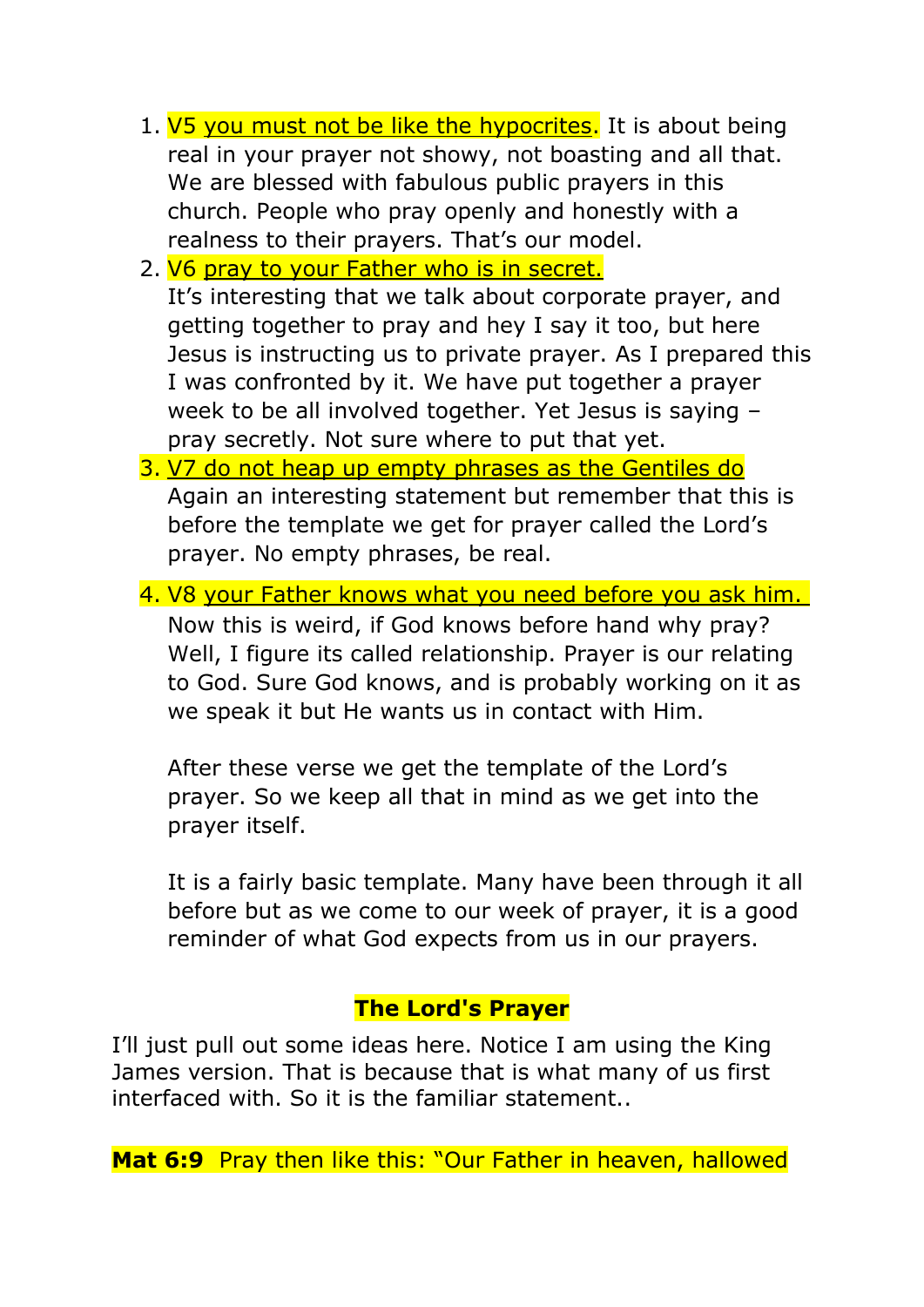be your name.

### Hallowed Be Thy Name

Hallowed means holy or sanctified. God's name is holy, as God is the total image of sanctity. "There is no one holy like the Lord" (**[1 Samuel 2:2](http://www.christianity.com/bible/search/?ver=niv&q=1+samuel+2:2)**).

We, as Christians, understand that the God is to be revered and praised above all else. In this petition, we pray that the entire world will recognize the holy name of God as the one true God of all, the Creator and Ruler of the universe.

Mat 6:10 Your kingdom come, your will be done, on earth as it is in heaven.

. Thy Kingdom Come

This petition is two-fold. First, we pray for the Kingdom of God to take form in the here and now so that we can live in a world characterized by faith, hope, and love. We long to live in God's space and time. So we ask for that to happen now.

I think that's part of what we are asking as a church. To live in God's time and space as church- to be and do church in His kingdom.

Following this is

# Thy Will Be Done on Earth as it Is in Heaven

God reigns from Heaven with compassion and justice (look at [Isaiah 30:18\)](http://www.christianity.com/bible/search/?ver=niv&q=isaiah+30:18). His will is that we praise Him and love one another. We know this because Jesus summarized the entirety of God's Word into two commands — love God with all your heart, soul, and mind and [love your neighbor as](https://www.christianity.com/wiki/bible/love-your-neighbor-as-yourself-bible-meaning-of-mark-12-31.html)  [yourself](https://www.christianity.com/wiki/bible/love-your-neighbor-as-yourself-bible-meaning-of-mark-12-31.html) [\(Matthew 22:37-40\)](http://www.christianity.com/bible/search/?ver=niv&q=matthew+22%3a37-40).

We know God's will for how we interact with one another. Love our neighbour as ourselves.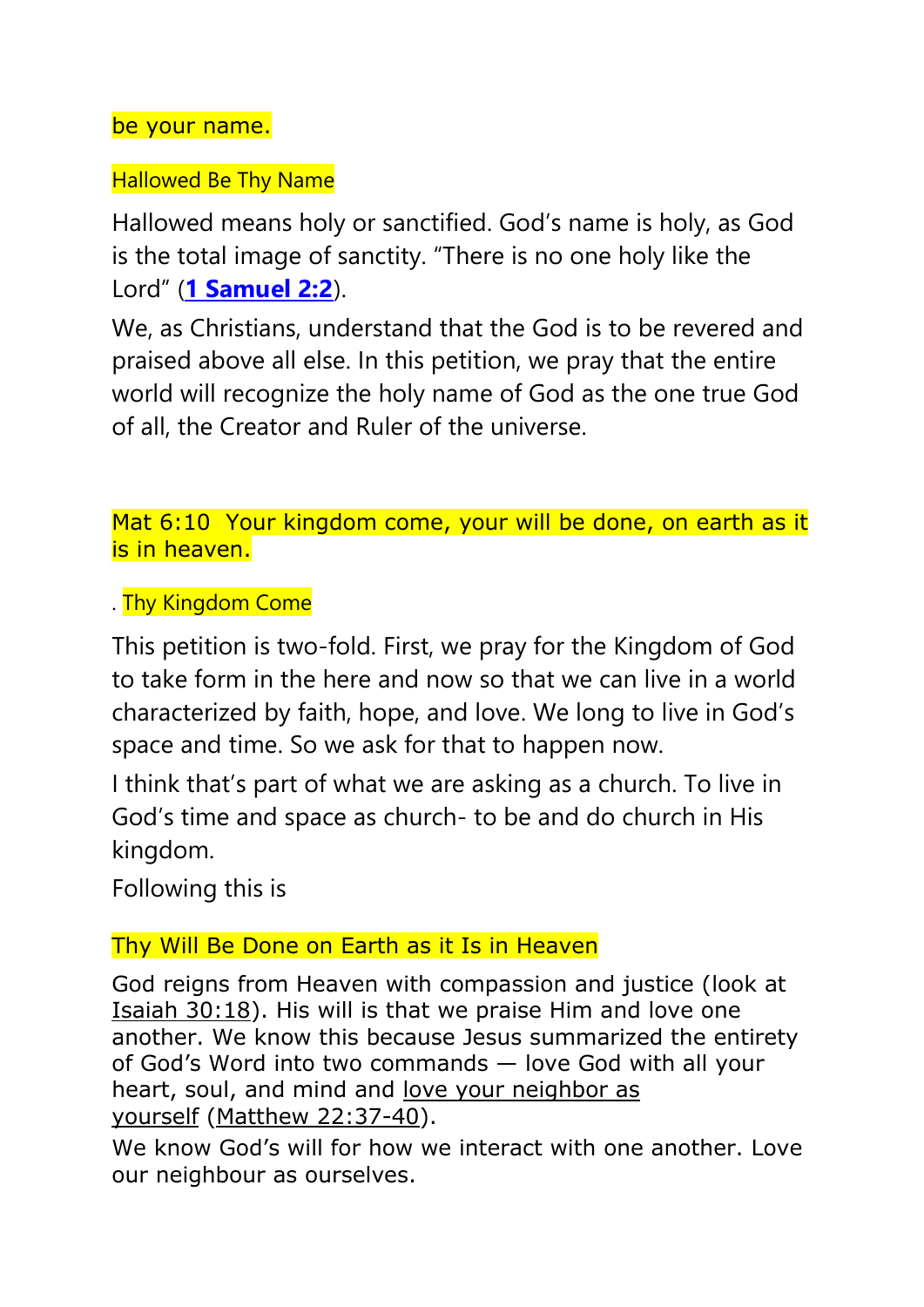## Mat 6:11 Give us this day our daily bread,

Give Us This Day Our Daily Bread

So, is this just talking about the physical or just talking about the Spiritual? Just as good food nourishes the body, the Good News nourishes the soul.

The Bible instructs that "man shall not live on bread alone but on every word that comes from the mouth of God" [\(Deuteronomy 8:3\)](http://www.christianity.com/bible/search/?ver=niv&q=deuteronomy+8:3).

In this appeal, we pray for spiritual sustenance so that we can have the fortitude to go out into the world and spread His Message through our words and actions. This nourishment comes from the Word of God and from communion with Christ, who is the "bread of life" that comes down from Heaven so that "whoever feeds on this bread will live forever" ([John 6:48-58\)](http://www.christianity.com/bible/search/?ver=niv&q=john+6%3a48-58). I also think there is a practicality to it. The people Jesus was talking to needed to know where their next meal was coming from. So it is very holistic. Prayer for our total needs.

Mat 6:12 and forgive us our debts, as we also have forgiven our debtors.

This section of the Lord's Prayer may be the toughest to pray and follow. However, this request contains much wisdom. While anyone can ask to receive forgiveness, reflecting on the way we forgive others can lead us to patience and grace than can be transformative.

For times when forgiving someone proves especially difficult, the Bible teaches that a good time to extend forgiveness is during prayer when our minds and hearts are united with God (Look at [Mark 11:25\)](http://www.christianity.com/bible/search/?ver=niv&q=mark+11:25).

By choosing to replace resentment with forgiveness, we reflect God's love and mercy in our actions. This, in turn, enables us to walk more confidently toward God, who wants our every step to be toward Him. It also allows us to walk with those around us in confidence.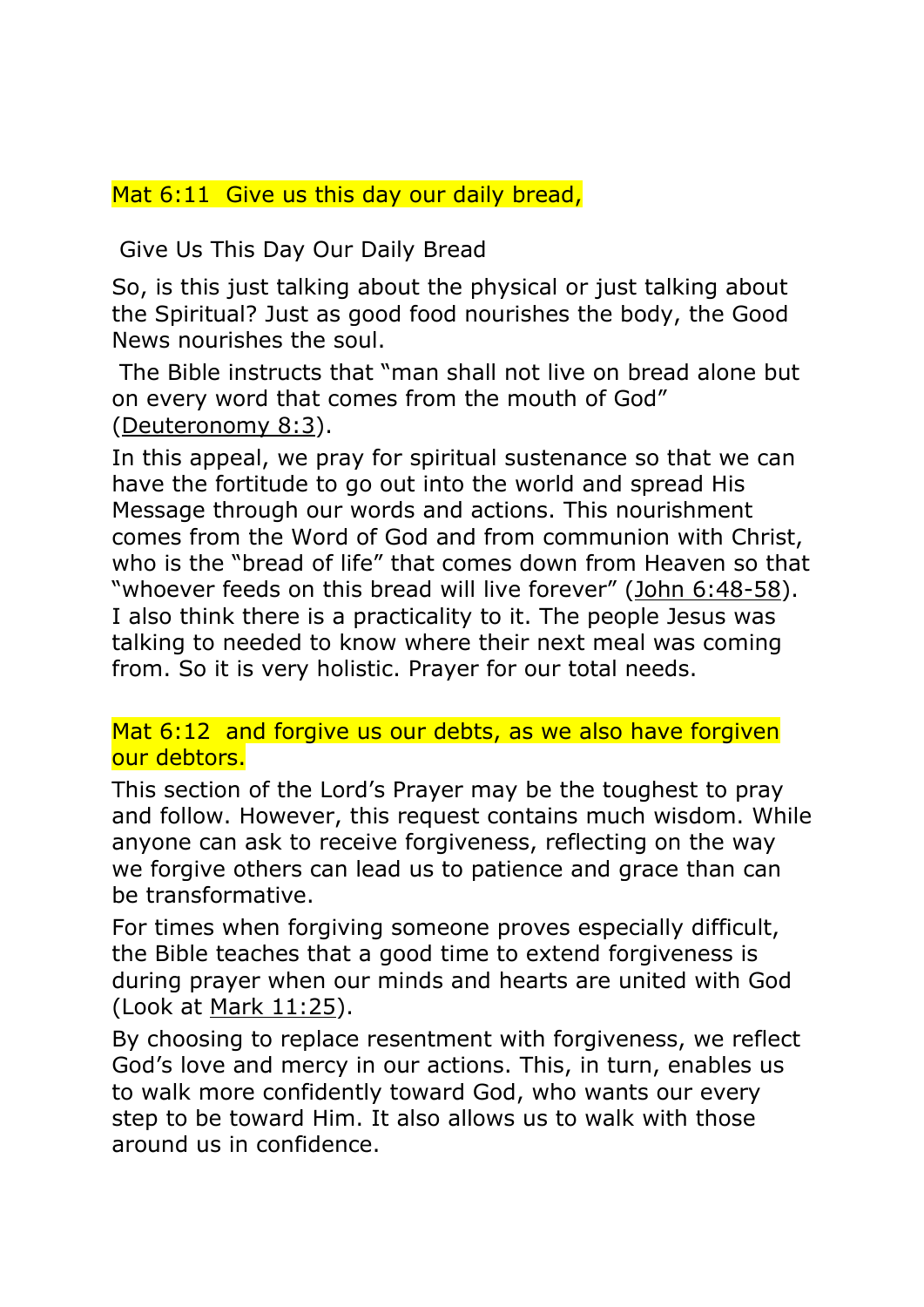Mat 6:13 And lead us not into temptation, but deliver us from evil.

### And Lead Us Not into Temptation

Temptation can cause us to sin and lead us away from God in ways that can be cumulative. God doesn't lead us to sin; we do that all on our own because of the free will our Creator gave us. But our God is faithful and promises to provide a way out of any temptation that we may face  $(1$  Corinthians  $10:13$ ). In this supplication, we acknowledge that our free will brings with it human weaknesses. To overcome those weaknesses, we pray here for God to extend His guiding hand over us and grant us the discernment necessary to steer clear of temptation and sin.

### But Deliver Us from Evil

This petition covers the many times that we do fall prey to temptation and sin. During these times of entanglement, if we continually seek the Lord, He will answer us and deliver us from all of our fears [\(Psalm 34:4\)](http://www.christianity.com/bible/search/?ver=niv&q=psalms+34:4).

In this appeal, we ask, during those times when we're in temptations path or in compromising situations or just hard spaces, that the Almighty Father will reach down and liberate us from what ever is evil around us. This petition is also one for protection, as we ask God to protect us from the devil's grasp in all future circumstances. Do churches need this protection? You bet. Satan can us good people, even good situations to divert God's people. We need to be aware.

That's why the bible is full of warnings.**1Pe 5:8** Be soberminded; be watchful. Your adversary the devil prowls around like a roaring lion, seeking someone to devour.

Mat 6:14 For if you forgive others their trespasses, your heavenly Father will also forgive you,

Mat 6:15 but if you do not forgive others their trespasses, neither will your Father forgive your trespasses.

Does forgiveness have a consequence? You bet. You don't